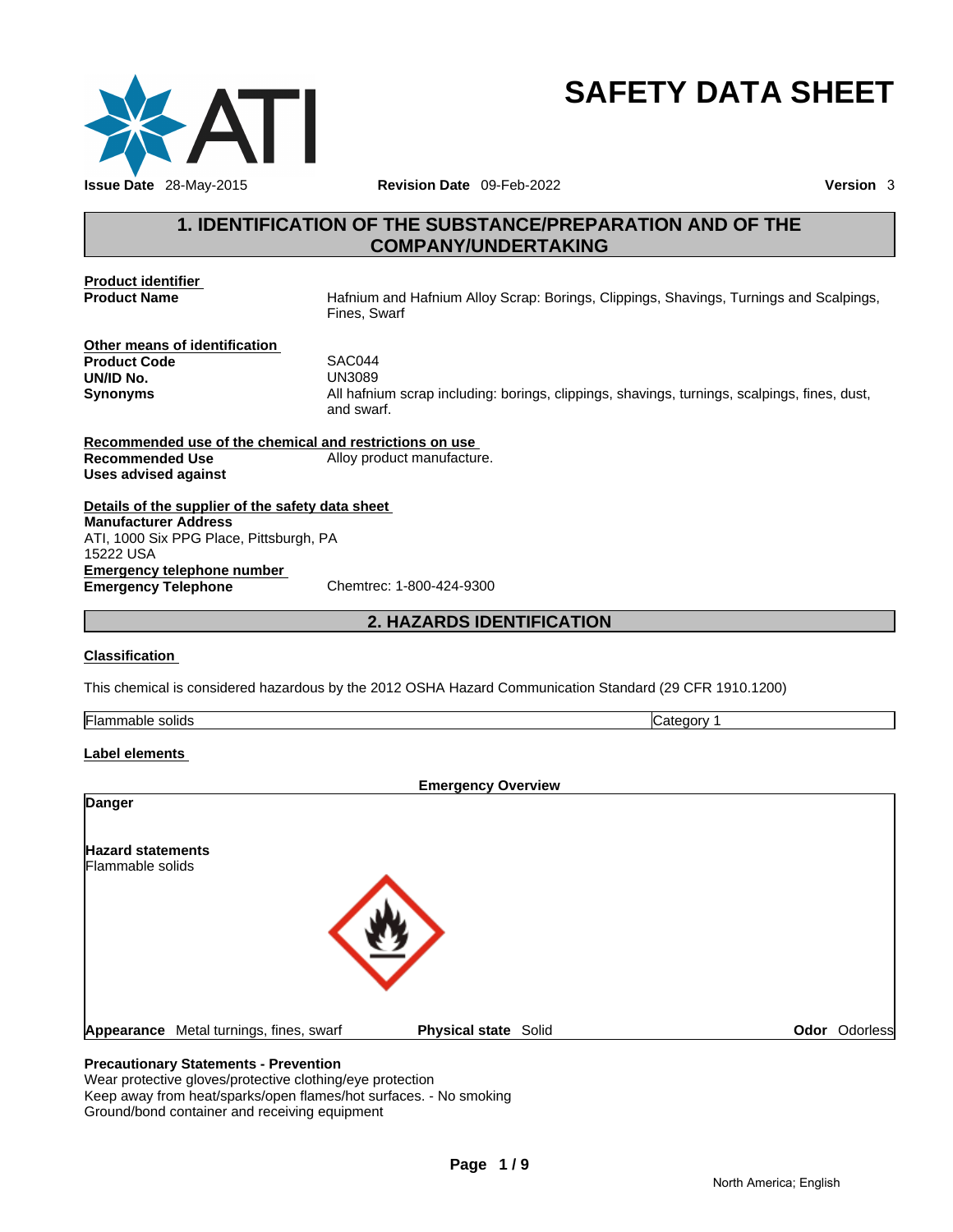If dust clouds can occur, use explosion-proof electrical/ ventilating/lighting/equipment

### **Precautionary Statements - Response**

In case of fire: Use salt (NaCl) for extinction.

### **Hazards not otherwise classified (HNOC)**

### Not applicable

### **Other Information**

When product is subjected to welding, burning, melting, sawing, brazing, grinding, buffing, polishing, or other similar heat-generating processes, the following potentially hazardous airborne particles and/or fumes may be generated: Hexavalent Chromium (Chromium VI) may cause lung, nasal, and/or sinus cancer. Soluble molybdenum compounds such as molybdenum trioxide may cause lung irritation.

### **3. COMPOSITION/INFORMATION ON INGREDIENTS**

**Synonyms All hafnium scrap including: borings, clippings, shavings, turnings, scalpings, fines, dust, and the state of the state of the state of the state of the state of the state of the state of the state of the state** and swarf.

| <b>Chemical Name</b> | CAS No.   | Weight-%  |
|----------------------|-----------|-----------|
| <b>Hafnium</b>       | 7440-58-6 | 90-99     |
| <b>Zirconium</b>     | 7440-67-7 | $0 - 10$  |
| Niobium (Columbium)  | 7440-03-1 | 0-4       |
| Tin                  | 7440-31-5 | 0-3       |
| Molybdenum           | 7439-98-7 | $0 - 2$   |
| Chromium             | 7440-47-3 | 0-1       |
| Iron                 | 7439-89-6 | $0 - 1$   |
| <b>Nickel</b>        | 7440-02-0 | $0 - 0.1$ |

### **4. FIRST AID MEASURES**

| <b>First aid measures</b> |                                                                                                                                                        |
|---------------------------|--------------------------------------------------------------------------------------------------------------------------------------------------------|
| Eye contact               | In the case of particles coming in contact with eyes during processing, treat as with any<br>foreign object.                                           |
| <b>Skin Contact</b>       | None under normal use conditions.                                                                                                                      |
| <b>Inhalation</b>         | If excessive amounts of smoke, fume, or particulate are inhaled during processing, remove<br>to fresh air and consult a qualified health professional. |
| Ingestion                 | IF SWALLOWED: Call a POISON CENTER or doctor/physician if you feel unwell.                                                                             |
|                           | Most important symptoms and effects, both acute and delayed                                                                                            |
| <b>Symptoms</b>           | None anticipated.                                                                                                                                      |
|                           | Indication of any immediate medical attention and special treatment needed                                                                             |
| Note to physicians        | Treat symptomatically.                                                                                                                                 |
|                           | <b>5. FIRE-FIGHTING MEASURES</b>                                                                                                                       |

### **Suitable extinguishing media**

Isolate large fires and allow to burn out. Smother small fires with salt (NaCl).

**Unsuitable extinguishing media** Do not spray water on burning metal as an explosion may occur. This explosive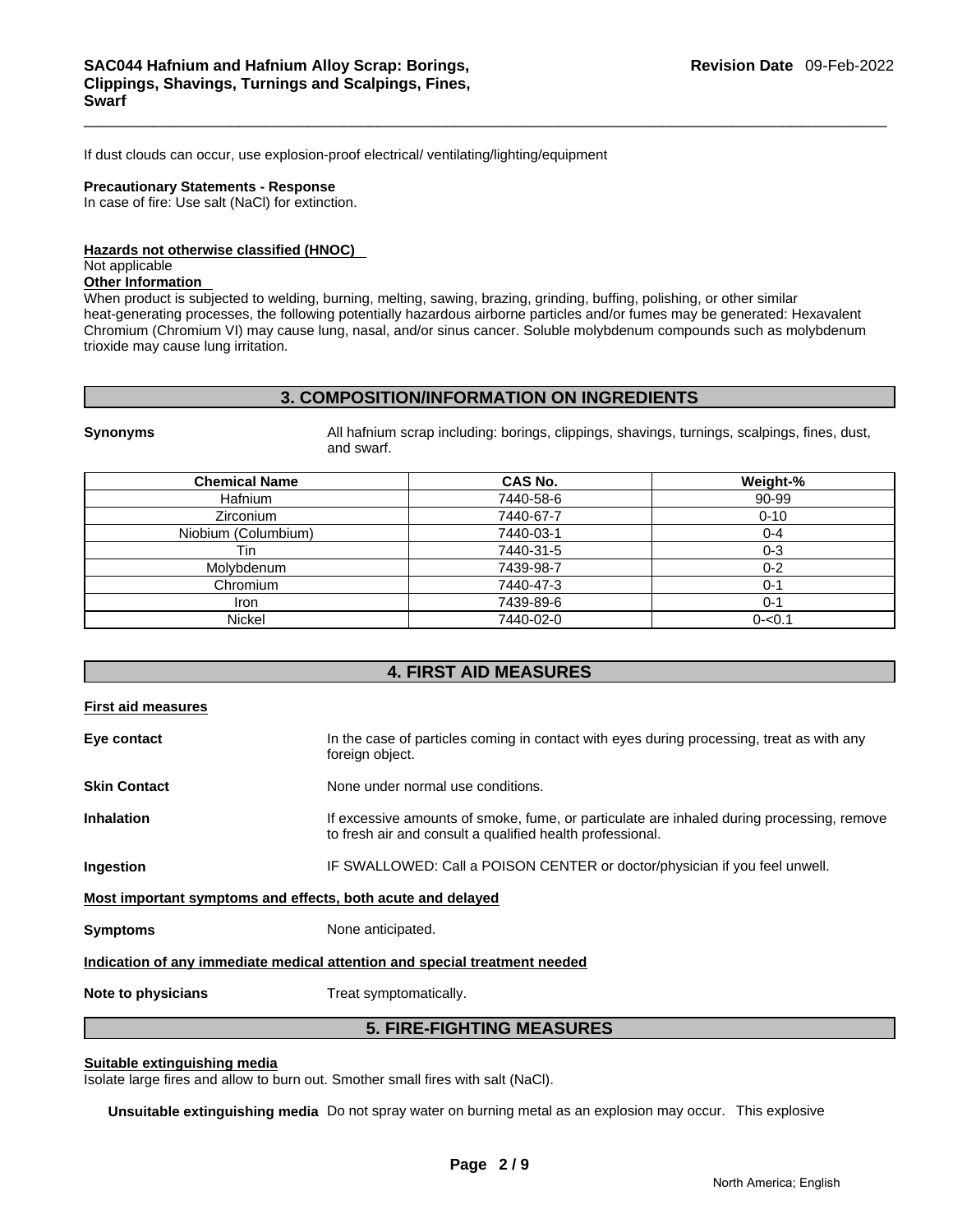characteristic is caused by the hydrogen and steam generated by the reaction of water with the burning material.

### **Specific hazards arising from the chemical**

Intense heat. Very fine, high surface area material resulting from grinding, buffing, polishing, or similar processes of this product may ignite spontaneously at room temperature. WARNING: Fine particles resulting from grinding, buffing, polishing, or similar processes of this product may form combustible dust-air mixtures. Keep particles away from all ignition sources including heat, sparks, and flame. Prevent dust accumulations to minimize combustible dust hazard.

**Hazardous combustion products** Hexavalent Chromium (Chromium VI) may cause lung, nasal, and/or sinus cancer. Soluble molybdenum compounds such as molybdenum trioxide may cause lung irritation.

**Explosion data** 

**Sensitivity to Mechanical Impact** None.

**Sensitivity to Static Discharge** May be ignited by heat, sparks or flames.

### **Protective equipment and precautions for firefighters**

Firefighters should wear self-contained breathing apparatus and full firefighting turnout gear.

### **6. ACCIDENTAL RELEASE MEASURES**

|  |  | Personal precautions, protective equipment and emergency procedures |  |  |
|--|--|---------------------------------------------------------------------|--|--|
|  |  |                                                                     |  |  |

| <b>Personal precautions</b>                          | Use personal protective equipment as required.                                                              |  |  |  |
|------------------------------------------------------|-------------------------------------------------------------------------------------------------------------|--|--|--|
| For emergency responders                             | Use personal protective equipment as required. Follow Emergency Response Guidebook,<br>Guide No. 170.       |  |  |  |
| <b>Environmental precautions</b>                     |                                                                                                             |  |  |  |
| <b>Environmental precautions</b>                     | Collect spillage to prevent release to the environment.                                                     |  |  |  |
| Methods and material for containment and cleaning up |                                                                                                             |  |  |  |
| <b>Methods for containment</b>                       | Prevent further leakage or spillage if safe to do so.                                                       |  |  |  |
| Methods for cleaning up                              | Sweep or shovel material into dry containers using non-sparking tools. Avoid creating<br>uncontrolled dust. |  |  |  |

### **7. HANDLING AND STORAGE**

### **Precautions for safe handling**

**Advice on safe handling** Very fine, high surface area material resulting from grinding, buffing, polishing, or similar processes of this product may ignite spontaneously at room temperature. WARNING: Fine particles resulting from grinding, buffing, polishing, or similar processes of this product may form combustible dust-air mixtures. Keep particles away from all ignition sources including heat, sparks, and flame. Prevent dust accumulations to minimize combustible dust hazard.

### **Conditions for safe storage, including any incompatibilities**

### **Storage Conditions** Keep away from heat, sparks, flame and other sources of ignition (i.e., pilot lights, electric motors and static electricity). For long-term storage, keep sealed in argon-filled steel drums. **Incompatible materials** Dissolves in hydrofluoric acid. Ignites in the presence of fluorine. When heated above 200°C, reacts exothermically with the following:: chlorine, bromine, halocarbons, carbon tetrachloride, carbon tetrafluoride, and freon.

# **Page 3 / 9 8. EXPOSURE CONTROLS/PERSONAL PROTECTION**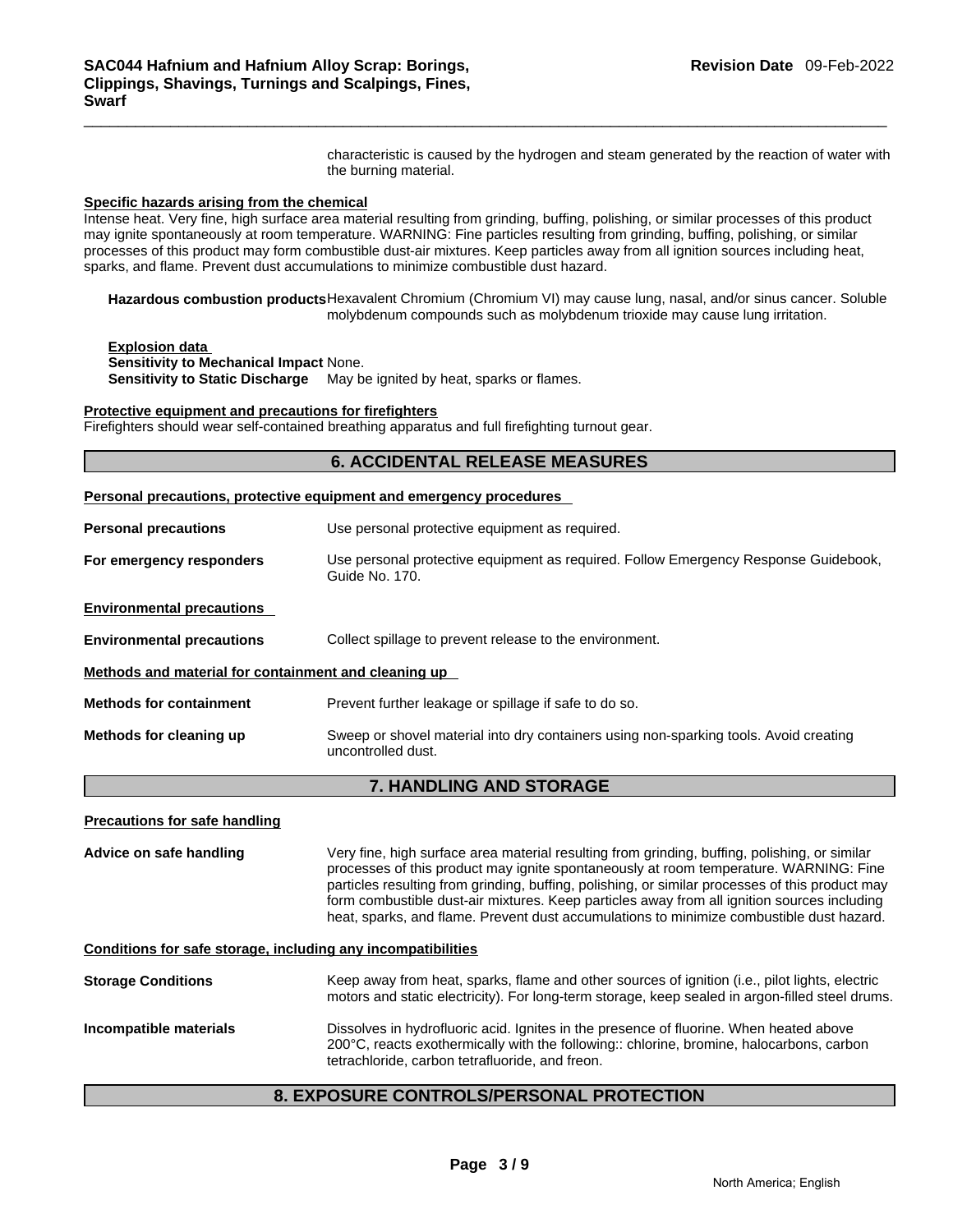### **Control parameters**

| <b>Chemical Name</b>             | <b>ACGIH TLV</b>                                                                                                 | <b>OSHA PEL</b>                                                                                       |
|----------------------------------|------------------------------------------------------------------------------------------------------------------|-------------------------------------------------------------------------------------------------------|
| Hafnium<br>7440-58-6             | TWA: 0.5 mg/m <sup>3</sup> TWA: 0.5 mg/m <sup>3</sup> Hf                                                         | TWA: $0.5 \text{ mg/m}^3$                                                                             |
| <b>Zirconium</b><br>7440-67-7    | STEL: 10 mg/m <sup>3</sup> STEL: 10 mg/m <sup>3</sup> Zr<br>TWA: 5 mg/m <sup>3</sup> TWA: 5 mg/m <sup>3</sup> Zr | TWA: 5 mg/m <sup>3</sup> Zr<br>(vacated) STEL: 10 mg/m <sup>3</sup> (vacated) STEL:<br>10 mg/m $3$ Zr |
| Niobium (Columbium)<br>7440-03-1 |                                                                                                                  |                                                                                                       |
| Tin<br>7440-31-5                 | TWA: $2 \text{ mg/m}^3$ TWA: $2 \text{ mg/m}^3$ Sn except<br>Tin hydride                                         | TWA: $2 \text{ mg/m}^3$ Sn<br>except oxides                                                           |
| Molybdenum<br>7439-98-7          | TWA: $10 \text{ mg/m}^3$ inhalable fraction<br>TWA: 3 mg/m <sup>3</sup> respirable fraction                      |                                                                                                       |
| Iron<br>7439-89-6                |                                                                                                                  |                                                                                                       |
| Chromium<br>7440-47-3            | TWA: 0.5 mg/m <sup>3</sup>                                                                                       | TWA: 1 $mq/m3$                                                                                        |
| Nickel<br>7440-02-0              | TWA: $1.5 \text{ mg/m}^3$ inhalable fraction                                                                     | TWA: 1 $mq/m3$                                                                                        |

### **Appropriate engineering controls**

**Engineering Controls Avoid generation of uncontrolled particles. Individual protection measures, such as personal protective equipment**

**Eye/face protection** When airborne particles may be present, appropriate eye protection is recommended. For example, tight-fitting goggles, foam-lined safety glasses or other protective equipment that shield the eyes from particles.

- **Skin and body protection** Fire/flame resistant/retardant clothing may be appropriate during hot work with the product. Cut-resistant gloves and/or protective clothing may be appropriate when sharp surfaces are present.
- **Respiratory protection** When particulates/fumes/gases are generated and if exposure limits are exceeded or irritation is experienced, proper approved respiratory protection should be worn. Positive-pressure supplied air respirators may be required for high airborne contaminant concentrations. Respiratory protection must be provided in accordance with current local regulations.

**General Hygiene Considerations** Handle in accordance with good industrial hygiene and safety practice.

### **9. PHYSICAL AND CHEMICAL PROPERTIES**

### **Information on basic physical and chemical properties**

| <b>Physical state</b><br>Appearance<br>Color | Solid<br>Metal turnings, fines, swarf<br>Metallic gray or silver | Odor<br>Odor threshold     | Odorless<br>Not applicable |
|----------------------------------------------|------------------------------------------------------------------|----------------------------|----------------------------|
| <b>Property</b>                              | Values                                                           | • Method<br><b>Remarks</b> |                            |
| рH                                           |                                                                  |                            |                            |
| Melting point / freezing point               | ℃<br>3330-3400 °F<br>1830-1870                                   |                            |                            |
| Boiling point / boiling range                | $\overline{\phantom{0}}$                                         |                            |                            |
| <b>Flash point</b>                           | ۰                                                                |                            |                            |
| <b>Evaporation rate</b>                      | -                                                                | Not applicable             |                            |
| Flammability (solid, gas)                    | -                                                                | Flammable                  |                            |
| <b>Flammability Limit in Air</b>             |                                                                  |                            |                            |
| <b>Upper flammability limit:</b>             | -                                                                |                            |                            |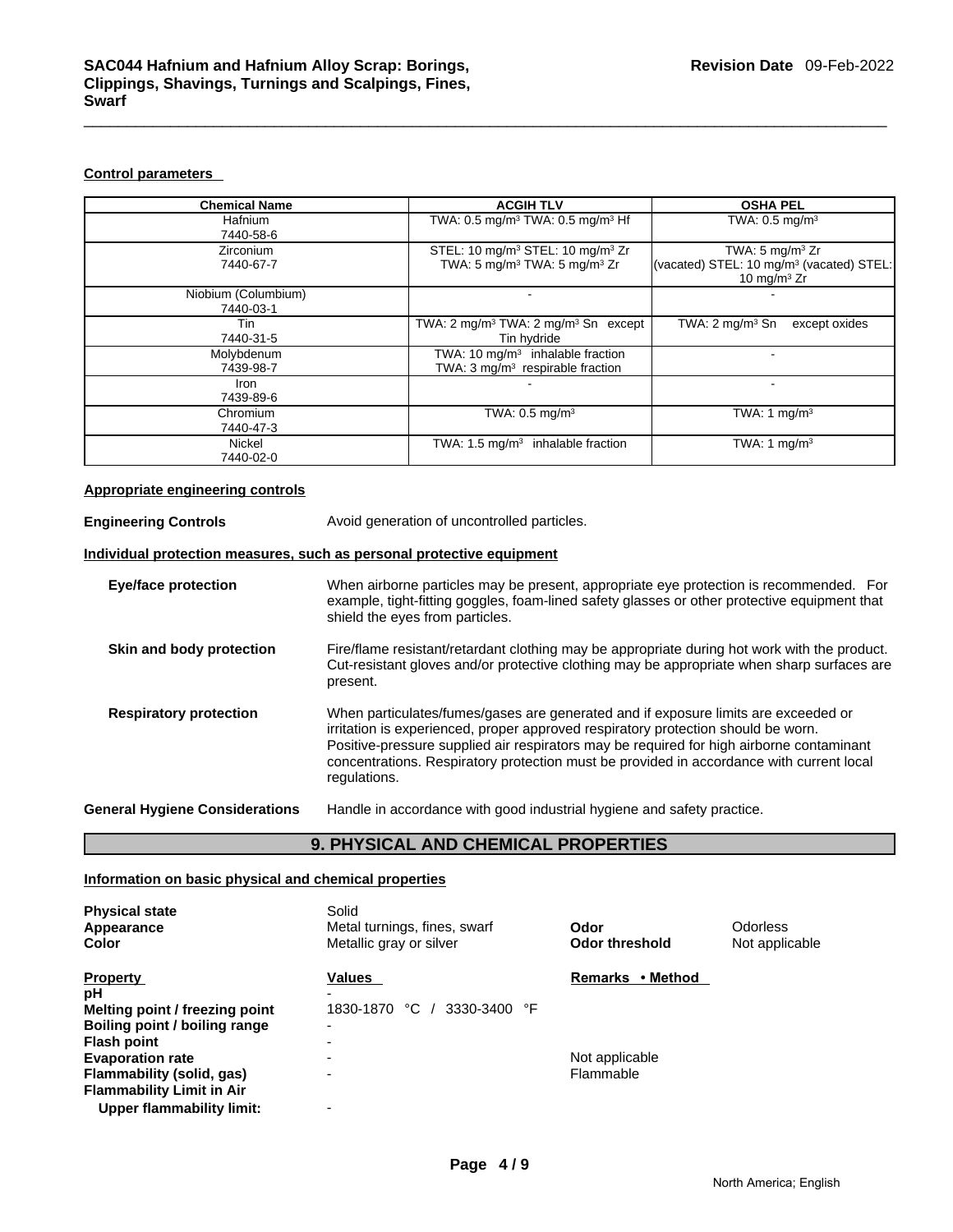# \_\_\_\_\_\_\_\_\_\_\_\_\_\_\_\_\_\_\_\_\_\_\_\_\_\_\_\_\_\_\_\_\_\_\_\_\_\_\_\_\_\_\_\_\_\_\_\_\_\_\_\_\_\_\_\_\_\_\_\_\_\_\_\_\_\_\_\_\_\_\_\_\_\_\_\_\_\_\_\_\_\_\_\_\_\_\_\_\_\_\_\_\_ **SAC044 Hafnium and Hafnium Alloy Scrap: Borings, Clippings, Shavings, Turnings and Scalpings, Fines, Swarf**

| Lower flammability limit:<br>Vapor pressure<br>Vapor density<br><b>Specific Gravity</b>                                                                  | 6.49-6.64                        | Not applicable<br>Not applicable                   |
|----------------------------------------------------------------------------------------------------------------------------------------------------------|----------------------------------|----------------------------------------------------|
| <b>Water solubility</b><br>Solubility in other solvents<br><b>Partition coefficient</b><br><b>Autoignition temperature</b>                               | Insoluble                        | Not applicable<br>Not applicable                   |
| <b>Decomposition temperature</b><br><b>Kinematic viscosity</b><br><b>Dynamic viscosity</b><br><b>Explosive properties</b><br><b>Oxidizing properties</b> | Not applicable<br>Not applicable | Not applicable<br>Not applicable<br>Not applicable |
| <b>Other Information</b><br><b>Softening point</b>                                                                                                       |                                  |                                                    |
| Molecular weight<br><b>VOC Content (%)</b><br><b>Density</b><br><b>Bulk density</b>                                                                      | Not applicable                   |                                                    |

### **10. STABILITY AND REACTIVITY**

### **Reactivity**

Not applicable

### **Chemical stability**

Stable under normal conditions.

### **Possibility of Hazardous Reactions**

None under normal processing.

**Hazardous polymerization** Hazardous polymerization does not occur.

### **Conditions to avoid**

Dust formation and dust accumulation.

### **Incompatible materials**

Dissolves in hydrofluoric acid. Ignites in the presence of fluorine. When heated above 200°C, reacts exothermically with the following:: chlorine, bromine, halocarbons, carbon tetrachloride, carbon tetrafluoride, and freon.

### **Hazardous Decomposition Products**

When product is subjected to welding, burning, melting, sawing, brazing, grinding, buffing, polishing, or other similar heat-generating processes, the following potentially hazardous airborne particles and/or fumes may be generated: Soluble molybdenum compounds such as molybdenum trioxide may cause lung irritation. Hexavalent Chromium (Chromium VI) may cause lung, nasal, and/or sinus cancer.

### **11. TOXICOLOGICAL INFORMATION**

### **Information on likely routes of exposure**

### **Product Information**

| <b>Inhalation</b>   | Product not classified. |
|---------------------|-------------------------|
| Eye contact         | Product not classified. |
| <b>Skin Contact</b> | Product not classified. |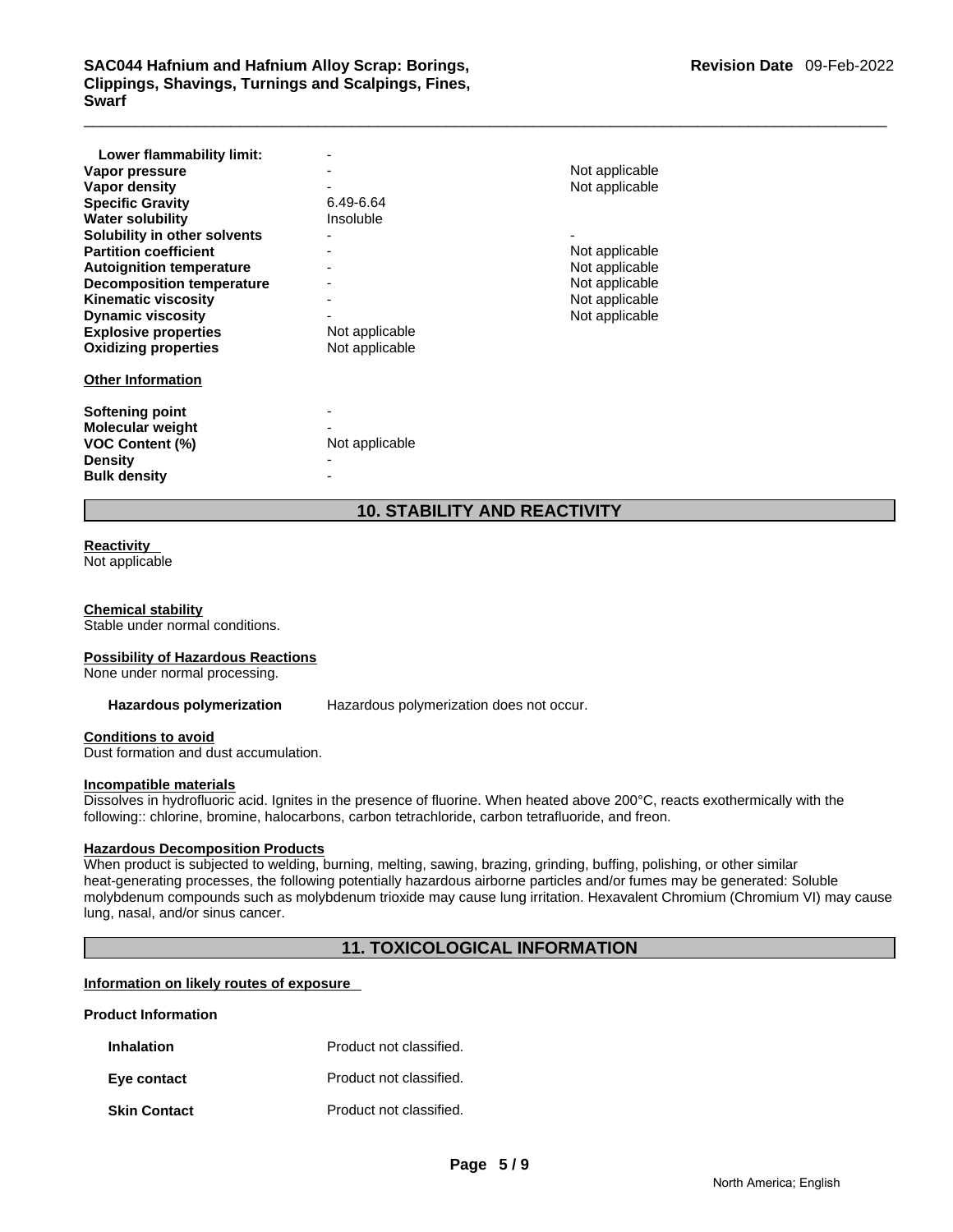**Ingestion Product not classified.** 

| <b>Chemical Name</b>             | Oral LD50           | <b>Dermal LD50</b> | <b>Inhalation LC50</b>   |
|----------------------------------|---------------------|--------------------|--------------------------|
| Hafnium<br>7440-58-6             | $> 5000$ mg/kg bw   |                    | $>4.3$ mg/L              |
| Zirconium<br>7440-67-7           | > 5000 mg/kg bw     |                    | $>4.3$ mg/L              |
| Niobium (Columbium)<br>7440-03-1 | $> 10,000$ mg/kg bw | > 2000 mg/kg bw    | $\overline{\phantom{0}}$ |
| lTin.<br>7440-31-5               | $>$ 2000 mg/kg bw   | $>$ 2000 mg/kg bw  | $> 4.75$ mg/L            |
| Molybdenum<br>7439-98-7          | $>$ 2000 mg/kg bw   | $>$ 2000 mg/kg bw  | $> 5.10$ mg/L            |
| llron.<br>7439-89-6              | 98,600 mg/kg bw     |                    | $> 0.25$ mg/L            |
| Chromium<br>7440-47-3            | $>$ 3400 mg/kg bw   |                    | $> 5.41$ mg/L            |
| Nickel<br>7440-02-0              | $> 9000$ mg/kg bw   |                    | $> 10.2$ mg/L            |

### **Information on toxicological effects**

**Symptoms** None known.

### **Delayed and immediate effects as well as chronic effects from short and long-term exposure**

| <b>Acute toxicity</b>             | Product not classified. |
|-----------------------------------|-------------------------|
| <b>Skin corrosion/irritation</b>  | Product not classified. |
| Serious eye damage/eye irritation | Product not classified. |
| <b>Sensitization</b>              | Product not classified. |
| Germ cell mutagenicity            | Product not classified. |
| Carcinogenicity                   | Product not classified. |

| <b>Chemical Name</b> | <b>ACGIH</b> | <b>IARC</b> | <b>NTP</b>             | <b>OSHA</b> |
|----------------------|--------------|-------------|------------------------|-------------|
| Chromium             |              | Group 3     |                        |             |
| 7440-47-3            |              |             |                        |             |
| Nickel               |              | Group 1     | Known                  |             |
| 7440-02-0            |              | Group 2B    | Reasonably Anticipated |             |

| <b>Reproductive toxicity</b>    | Product not classified. |
|---------------------------------|-------------------------|
| <b>STOT - single exposure</b>   | Product not classified. |
| <b>STOT - repeated exposure</b> | Product not classified. |
| <b>Aspiration hazard</b>        | Product not classified. |

# **12. ECOLOGICAL INFORMATION**

### **Ecotoxicity**

This product as shipped is not classified for aquatic toxicity.

| <b>Chemical Name</b> | Algae/aquatic plants                                  | Fish                         | <b>Toxicity to</b> | Crustacea                    |
|----------------------|-------------------------------------------------------|------------------------------|--------------------|------------------------------|
|                      |                                                       |                              | microorganisms     |                              |
| Hafnium              | The 72 h EC50 of hafnium                              | The 96 h LC50 of Hafnium     |                    | The 48 h EC50 of Hafnium     |
| 7440-58-6            | to Pseudokirchneriella                                | dioxide in water to Danio    |                    | dioxide to Daphnia magna     |
|                      | subcapitata was great than 8                          | rerio was greater than the   |                    | was greater than the         |
|                      | ug of Hf/L (100% saturated                            | solubility limit of 0.007 mg |                    | solubility limit of 0.007 mg |
|                      | solution).                                            | $Hf/L$ .                     |                    | Hf/L.                        |
| Zirconium            | The 14 d NOEC of zirconium The 96 h LL50 of zirconium |                              |                    | The 48 h EC50 of zirconium   |
| 7440-67-7            | dichloride oxide to Chlorella                         | to Danio rerio was greater   |                    | dioxide to Daphnia magna     |
|                      | vulgaris was greater than                             | than $74.03 \text{ mg/L}$ .  |                    | was greater than 74.03 mg    |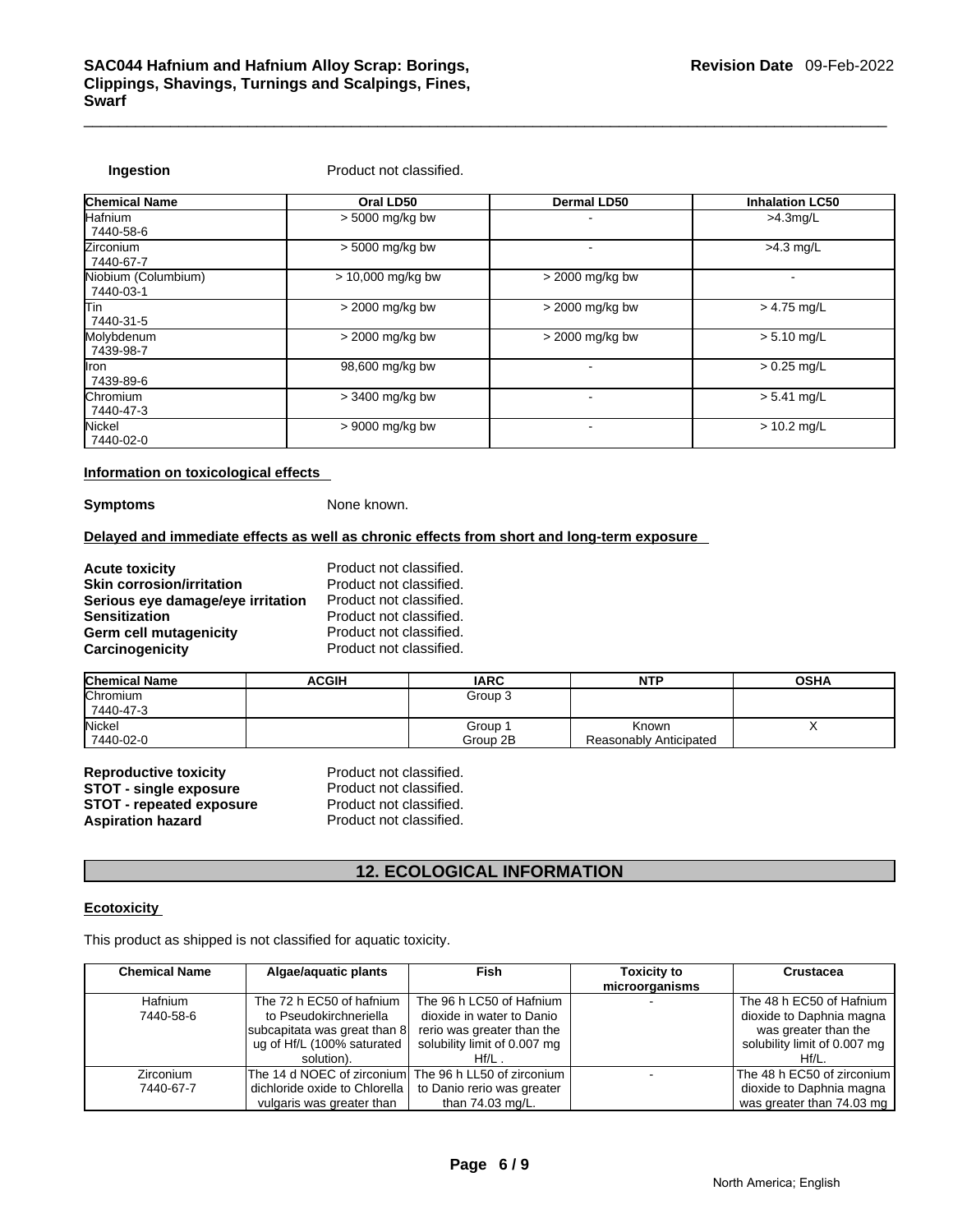|                                  | 102.5 mg of Zr/L.           |                               |                             | of Zr/L.                     |
|----------------------------------|-----------------------------|-------------------------------|-----------------------------|------------------------------|
| Niobium (Columbium)<br>7440-03-1 |                             |                               |                             |                              |
| Tin                              | The 72 h EC50 of tin        | The 7 d LOEC of tin chloride  |                             | The 7 d LC50 of tin chloride |
| 7440-31-5                        | chloride pentahydrate to    | pentahydrate to Pimephales    |                             | pentahydrate to              |
|                                  | Pseudokirchnerella          | promelas was 827.9 ug of      |                             | Ceriodaphnia dubia was       |
|                                  | subcapitata was 9,846 ug of | Sn/L                          |                             | greater than 3,200 ug of     |
|                                  | Sn/L                        |                               |                             | $Sn/L$ .                     |
| Molybdenum                       | The 72 h EC50 of sodium     | The 96 h LC50 of sodium       | The 3 h EC50 of             | The 48 h LC50 of sodium      |
| 7439-98-7                        | molybdate dihydrate to      | molybdate dihydrate to        | molybdenum trioxide for     | molybdate dihydrate to       |
|                                  | Pseudokirchneriella         | Pimephales promelas was       | activated sludge was 820    | Ceriodaphnia dubia was       |
|                                  | subcapitata was 362.9 mg of | 644.2 mg/L                    | mg/L.                       | $1,015$ mg/L.                |
|                                  | $Mo/L$ .                    |                               |                             | The 48 h LC50 of sodium      |
|                                  |                             |                               |                             | molybdate dihydrate to       |
|                                  |                             |                               |                             | Daphnia magna was greater    |
|                                  |                             |                               |                             | than 1,727.8 mg/L.           |
| Iron                             |                             | The 96 h LC50 of 50% iron     | The 3 h EC50 of iron oxide  | The 48 h EC50 of iron oxide  |
| 7439-89-6                        |                             | oxide black in water to Danio | for activated sludge was    | to Daphnia magna was         |
|                                  |                             | rerio was greater than        | greater than 10,000 mg/L.   | greater than 100 mg/L.       |
|                                  |                             | 10,000 mg/L.                  |                             |                              |
| Chromium                         |                             |                               |                             |                              |
| 7440-47-3                        |                             |                               |                             |                              |
| <b>Nickel</b>                    | NOEC/EC10 values range      | The 96h LC50s values range    | The 30 min EC50 of nickel   | The 48h LC50s values range   |
| 7440-02-0                        | from $12.3 \mu g/l$ for     | from 0.4 mg Ni/L for          | for activated sludge was 33 | from 0.013 mg Ni/L for       |
|                                  | Scenedesmus accuminatus     | Pimephales promelas to 320    | mg Ni/L.                    | Ceriodaphnia dubia to 4970   |
|                                  | to 425 $\mu$ g/l for        | mg Ni/L for Brachydanio       |                             | mg Ni/L for Daphnia magna.   |
|                                  | Pseudokirchneriella         | rerio.                        |                             |                              |
|                                  | subcapitata.                |                               |                             |                              |

### **Persistence and degradability**

### **Bioaccumulation**

### **Other adverse effects**

### **13. DISPOSAL CONSIDERATIONS**

### **Waste treatment methods**

| Disposal of wastes     | Disposal should be in accordance with applicable regional, national and local laws and<br>regulations. |
|------------------------|--------------------------------------------------------------------------------------------------------|
| Contaminated packaging | Disposal should be in accordance with applicable regional, national and local laws and<br>regulations. |

| <b>Chemical Name</b> | <b>D Series Wastes</b><br><b>RCRA - D</b> |
|----------------------|-------------------------------------------|
| Chromium             | $\gamma$ ma/L<br>regulatory level         |
| 7440-47-3            |                                           |

This product contains one or more substances that are listed with the State of California as a hazardous waste.

### **14. TRANSPORT INFORMATION**

| <b>DOT</b>           | Regulated     |
|----------------------|---------------|
| UN/ID No.            | <b>UN3089</b> |
| Proper shipping name | Metal pow     |

**UN/ID No.** UN3089 **Metal powder, flammable, n.o.s. (Hafnium)**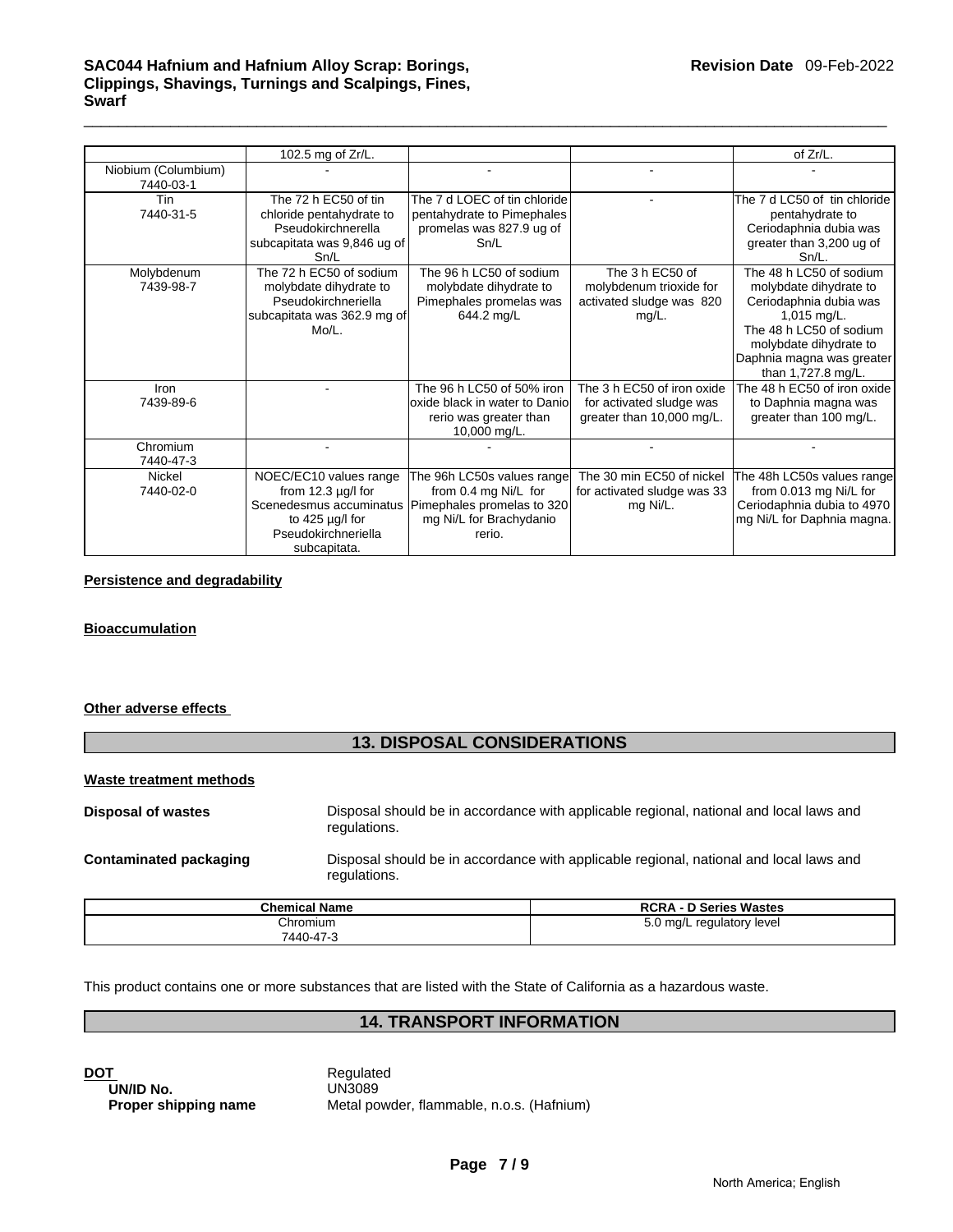| <b>Hazard Class</b>             | 4.1                     |
|---------------------------------|-------------------------|
| <b>Packing Group</b>            |                         |
| <b>Special Provisions</b>       | IB8, IP2, IP4, T3, TP33 |
| <b>Emergency Response Guide</b> | 170                     |
| Number                          |                         |

### **15. REGULATORY INFORMATION**

| <b>International Inventories</b> |                   |
|----------------------------------|-------------------|
| <b>TSCA</b>                      | Complies          |
| <b>DSL/NDSL</b>                  | Complies          |
| <b>EINECS/ELINCS</b>             | Complies          |
| <b>ENCS</b>                      | Complies          |
| <b>IECSC</b>                     | Complies          |
| <b>KECL</b>                      | Complies          |
| <b>PICCS</b>                     | <b>Not Listed</b> |
| <b>AICS</b>                      | Not Listed        |

 **Legend:** 

 **TSCA** - United States Toxic Substances Control Act Section 8(b) Inventory

 **DSL/NDSL** - Canadian Domestic Substances List/Non-Domestic Substances List

 **EINECS/ELINCS** - European Inventory of Existing Chemical Substances/European List of Notified Chemical Substances

 **ENCS** - Japan Existing and New Chemical Substances

 **IECSC** - China Inventory of Existing Chemical Substances

 **KECL** - Korean Existing and Evaluated Chemical Substances

 **PICCS** - Philippines Inventory of Chemicals and Chemical Substances

 **AICS** - Australian Inventory of Chemical Substances

### **US Federal Regulations**

### **SARA 313**

Section 313 of Title III of the Superfund Amendments and Reauthorization Act of 1986 (SARA). This product contains a chemical or chemicals which are subject to the reporting requirements of the Act and Title 40 of the Code of Federal Regulations, Part 372

| <b>Chemical Name</b>  | CAS No.   | Weight-%                         | Threshold Values %<br><br>SARA<br>د ۱ د |
|-----------------------|-----------|----------------------------------|-----------------------------------------|
| Chromium<br>7440-47-3 | 7440-47-  |                                  | $\cdot$                                 |
| Nickel<br>7440-02-0   | 7440-02-0 | ''- <u.< td=""><td>v.</td></u.<> | v.                                      |

### **SARA 311/312 Hazard Categories**

| Acute health hazard               | N٥  |
|-----------------------------------|-----|
| <b>Chronic Health Hazard</b>      | No  |
| Fire hazard                       | Yes |
| Sudden release of pressure hazard | No  |
| <b>Reactive Hazard</b>            | N٥  |

### **CWA (Clean Water Act)**

This product contains the following substances which are regulated pollutants pursuant to the Clean Water Act (40 CFR 122.21 and 40 CFR 122.42)

| <b>Chemical Name</b>  | <b>CWA - Reportable</b><br>Quantities | <b>CWA - Toxic Pollutants</b> | CWA - Priority Pollutants | <b>CWA - Hazardous</b><br><b>Substances</b> |
|-----------------------|---------------------------------------|-------------------------------|---------------------------|---------------------------------------------|
| Chromium<br>7440-47-3 |                                       |                               |                           |                                             |
| Nickel<br>7440-02-0   |                                       |                               |                           |                                             |

### **CERCLA**

This material, as supplied, contains one or more substances regulated as a hazardous substance under the Comprehensive Environmental Response Compensation and Liability Act (CERCLA) (40 CFR 302)

|  | vame<br>nc | . RQs<br>^^^<br>юшя<br><b>SUDSMITTES</b><br>10 |
|--|------------|------------------------------------------------|
|--|------------|------------------------------------------------|